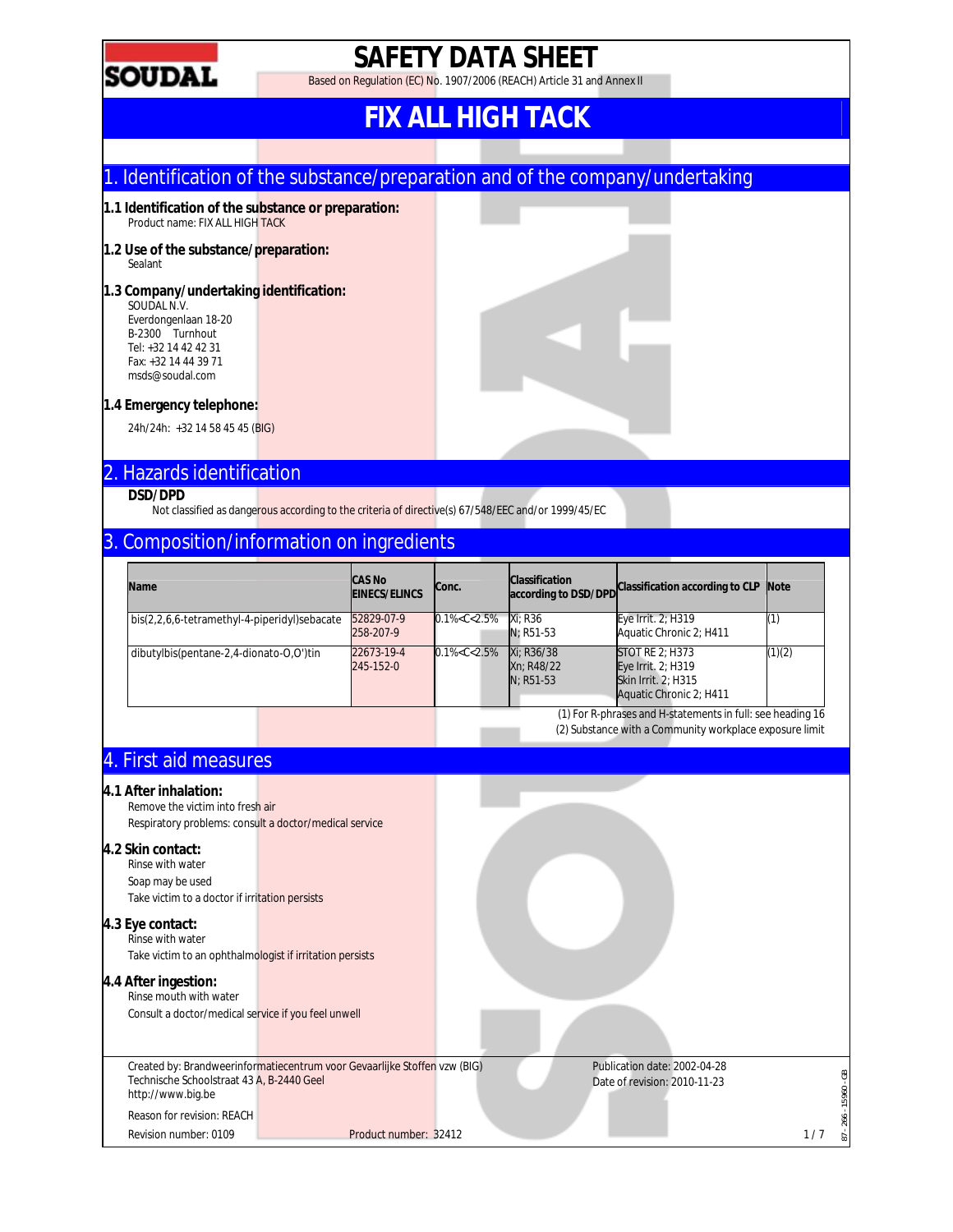| 5. Fire-fighting measures                                                                                                                                                                                                                                             |                                                                                                                            |     |
|-----------------------------------------------------------------------------------------------------------------------------------------------------------------------------------------------------------------------------------------------------------------------|----------------------------------------------------------------------------------------------------------------------------|-----|
| 5.1 Suitable extinguishing media:<br>Polyvalent foam<br>Dry chemical powder<br>Carbon dioxide                                                                                                                                                                         |                                                                                                                            |     |
| 5.2 Unsuitable extinguishing media:<br>No unsuitable extinguishing media known                                                                                                                                                                                        |                                                                                                                            |     |
| 5.3 Special exposure hazards:<br>Heating increases the fire hazard                                                                                                                                                                                                    | Upon combustion: formation of CO, CO2 and small quantities of nitrous vapours                                              |     |
| 5.4 Instructions:                                                                                                                                                                                                                                                     | Take account of environmentally hazardous firefighting water<br>Use water moderately and if possible collect or contain it |     |
| 5.5 Special protective equipment for fire-fighters:<br>Gloves<br>Protective clothing<br>Heat/fire exposure: compressed air/oxygen apparatus                                                                                                                           |                                                                                                                            |     |
| 6. Accidental release measures                                                                                                                                                                                                                                        |                                                                                                                            |     |
| 6.1 Personal precautions:<br>See heading 8.2                                                                                                                                                                                                                          |                                                                                                                            |     |
| 6.2 Environmental precautions:<br>Dam up the solid spill<br>Prevent soil and water pollution<br>Prevent spreading in sewers<br>See heading 13                                                                                                                         | Use appropriate containment to avoid environmental contamination                                                           |     |
| 6.3 Methods for cleaning up:<br>Cover the solid spill with sand/kieselguhr<br>Scoop solid spill into closing containers<br>Carefully collect the spill/leftovers<br>Clean contaminated surfaces with an excess of water<br>Wash clothing and equipment after handling |                                                                                                                            |     |
| . Handling and storage                                                                                                                                                                                                                                                |                                                                                                                            |     |
| 7.1 Handling:<br>Keep away from naked flames/heat<br>Observe normal hygiene standards<br>Keep container tightly closed<br>Do not discharge the waste into the drain                                                                                                   |                                                                                                                            |     |
| 7.2 Storage:<br>Safe storage requirements:<br>Store in a dry area<br>Store at room temperature<br>Meet the legal requirements<br>Max. storage time: 1 year(s)<br>Keep away from:<br>No data available<br>Suitable packaging material:<br>plastics                     |                                                                                                                            |     |
| 7.3 Specific use(s):                                                                                                                                                                                                                                                  | See information supplied by the manufacturer for the identified use(s)                                                     |     |
| Revision number: 0109                                                                                                                                                                                                                                                 | Product number: 32412                                                                                                      | 2/7 |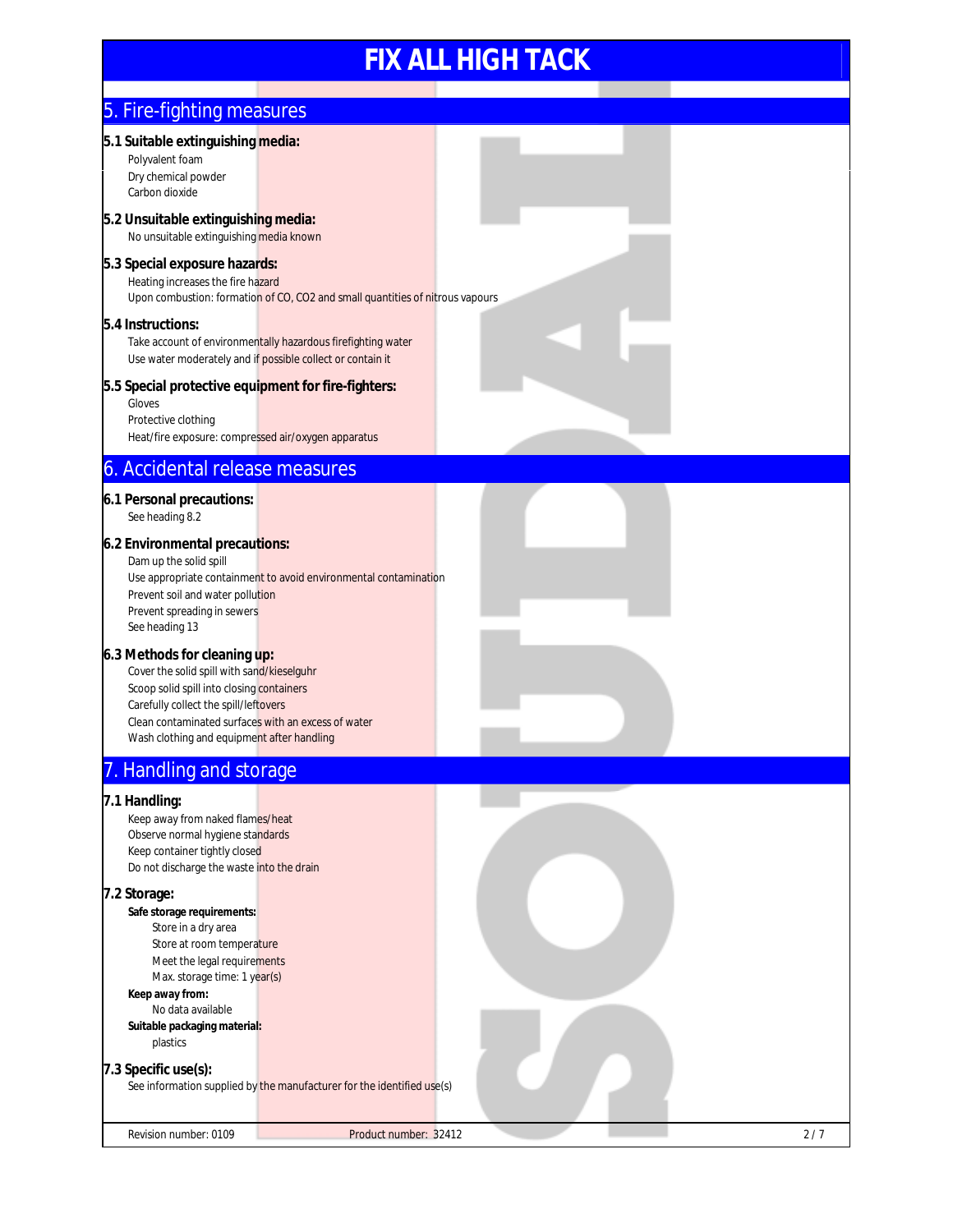## 8. Exposure controls/Personal protection

#### **8.1 Exposure limit values:**

8.1.1 Occupational exposure: If limit values are applicable and available these will be listed below.

| Indicative exposure limit (the Netherlands)<br>Tinverbindingen (organisch) (als Sn)                                                                                          |                                                          |             |                                | Short time value                                 |                                    |  |
|------------------------------------------------------------------------------------------------------------------------------------------------------------------------------|----------------------------------------------------------|-------------|--------------------------------|--------------------------------------------------|------------------------------------|--|
|                                                                                                                                                                              |                                                          |             |                                |                                                  | $0.2$ mg/m <sup>3</sup>            |  |
|                                                                                                                                                                              |                                                          | limit       | Time-weighted average exposure | $0.1$ mg/m $3$                                   |                                    |  |
| Limit Value (Belgium)                                                                                                                                                        |                                                          |             |                                |                                                  |                                    |  |
| Tin(organische verbindingen) (als Sn)                                                                                                                                        |                                                          |             |                                | Short time value                                 | ppm<br>$0.2$ mg/m <sup>3</sup>     |  |
|                                                                                                                                                                              |                                                          |             | limit                          | Time-weighted average exposure                   | - ppm<br>$0.1$ mg/m $3$            |  |
| TLV (USA)                                                                                                                                                                    |                                                          |             |                                |                                                  |                                    |  |
| Tin organic compounds as Sn                                                                                                                                                  |                                                          |             |                                | Short time value                                 | $0.2$ (Sn) mg/m $3$                |  |
|                                                                                                                                                                              |                                                          |             | limit                          | Time-weighted average exposure                   | $0.1$ (Sn) mg/m $3$                |  |
| Limit Value (France)                                                                                                                                                         |                                                          |             |                                |                                                  |                                    |  |
| Etain, (composés organiques d'), en Sn                                                                                                                                       |                                                          |             |                                | Short time value                                 | -(Sn) ppm                          |  |
|                                                                                                                                                                              |                                                          |             |                                |                                                  | $0.2$ (Sn) mg/m $3$                |  |
|                                                                                                                                                                              |                                                          |             | limit                          | Time-weighted average exposure                   | -(Sn) ppm<br>$0.1$ (Sn) mg/m $3$   |  |
| Limit Value (UK)                                                                                                                                                             |                                                          |             |                                |                                                  |                                    |  |
| Tin compounds, organic, except cyhexatin(ISO)(as Sn)                                                                                                                         |                                                          |             |                                | Short time value                                 | $-(Sn)$ ppm<br>$0.2$ (Sn) mg/m $3$ |  |
|                                                                                                                                                                              |                                                          |             |                                | Time-weighted average exposure                   | -(Sn) ppm                          |  |
|                                                                                                                                                                              |                                                          |             | limit                          |                                                  | $0.1$ (Sn) mg/m $3$                |  |
|                                                                                                                                                                              |                                                          |             |                                |                                                  |                                    |  |
| 8.1.2 Sampling methods:                                                                                                                                                      |                                                          |             |                                |                                                  |                                    |  |
| <b>Product name</b>                                                                                                                                                          |                                                          | <b>Test</b> | <b>Number</b>                  | Sampling method                                  | <b>Remarks</b>                     |  |
| No data available                                                                                                                                                            |                                                          |             |                                |                                                  |                                    |  |
|                                                                                                                                                                              |                                                          |             |                                |                                                  |                                    |  |
| 8.2.1 Occupational exposure controls:                                                                                                                                        |                                                          |             |                                |                                                  |                                    |  |
|                                                                                                                                                                              |                                                          |             |                                |                                                  |                                    |  |
| Personal protective equipment:                                                                                                                                               |                                                          |             |                                |                                                  |                                    |  |
| a) Respiratory protection:                                                                                                                                                   |                                                          |             |                                |                                                  |                                    |  |
|                                                                                                                                                                              | Respiratory protection not required in normal conditions |             |                                |                                                  |                                    |  |
| b) Hand protection:<br>Gloves                                                                                                                                                |                                                          |             |                                |                                                  |                                    |  |
| c) Eye protection:                                                                                                                                                           |                                                          |             |                                |                                                  |                                    |  |
|                                                                                                                                                                              |                                                          |             |                                |                                                  |                                    |  |
| Safety glasses<br>d) Skin protection:                                                                                                                                        |                                                          |             |                                |                                                  |                                    |  |
| Protective clothing                                                                                                                                                          |                                                          |             |                                |                                                  |                                    |  |
| 8.2.2 Environmental exposure controls:                                                                                                                                       |                                                          |             |                                |                                                  |                                    |  |
| See headings 6.2, 6.3 and 13                                                                                                                                                 |                                                          |             |                                |                                                  |                                    |  |
|                                                                                                                                                                              |                                                          |             |                                |                                                  |                                    |  |
|                                                                                                                                                                              |                                                          |             |                                |                                                  |                                    |  |
| Physical form                                                                                                                                                                |                                                          |             |                                | Paste                                            |                                    |  |
| Odour                                                                                                                                                                        |                                                          |             |                                | Almost odourless                                 |                                    |  |
| Colour                                                                                                                                                                       |                                                          |             |                                | Variable in colour, depending on the composition |                                    |  |
| 8.2 Exposure controls:<br>9. Physical and chemical properties<br>9.1 General information:<br>9.2 Important health, safety and environmental information:<br>Relative density |                                                          |             |                                |                                                  |                                    |  |

Revision number: 0109 **Product number: 32412** 3/7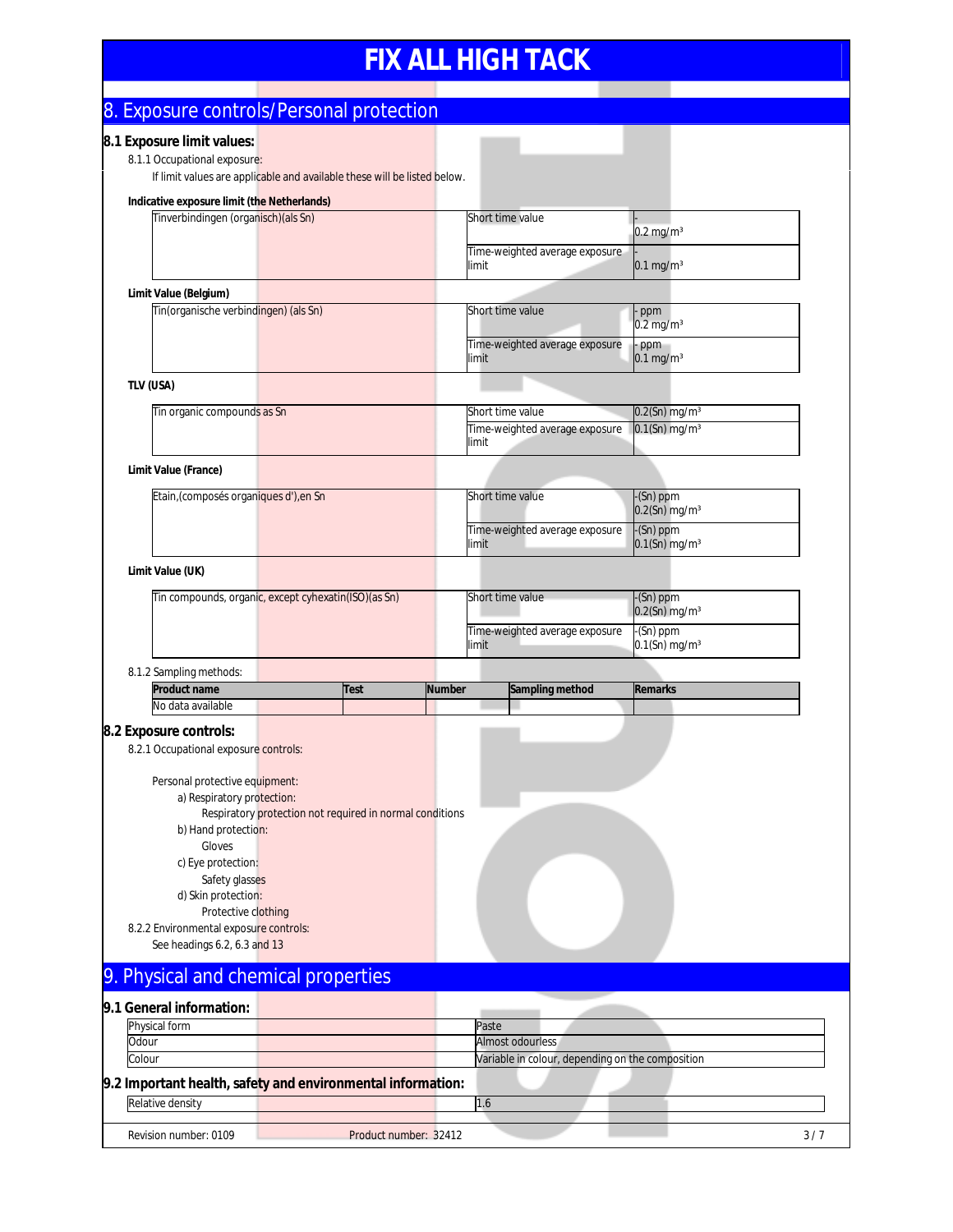## **FIX ALL HIGH TACK** Solubility in solvents Soluble in organic solvents **9.3 Other information:** 10. Stability and reactivity **10.1 Conditions to avoid: Possible fire hazard** heat sources **Stability** Stable under normal conditions **10.2 Materials to avoid:** No data available **10.3 Hazardous decomposition products:** Upon combustion: formation of CO, CO2 and small quantities of nitrous vapours 11. Toxicological information **11.1 Acute toxicity:** bis(2,2,6,6-tetramethyl-4-piperidyl)sebacate LD50 oral (rat) 3700 mg/kg LD50 dermal (rat) > 2000 mg/kg LD50 dermal (rabbit) is a state of the state of the state of the state of the state of the state of the state of the state of the state of the state of the state of the state of the state of the state of the state of the s **11.2 Chronic toxicity:** Not listed in carcinogenicity class (IARC,EC,TLV,MAK) Not listed in mutagenicity class (EC,MAK) Not classified as toxic to reproduction (EC) dibutylbis(pentane-2,4-dionato-O,O')tin TLV - Carcinogen A4(Sn) MAK - Schwangerschaft Gruppe Deserted and D **11.3 Acute effects/symptoms:** Unlikely to cause harmful effects **Inhalation:** No data available **Skin contact:** No data available **Eye contact:** No data available **Ingestion:** No data available **11.4 Chronic effects:** No effects known 12. Ecological information **12.1 Ecotoxicity:** Revision number: 0109 **Product number: 32412** 4/7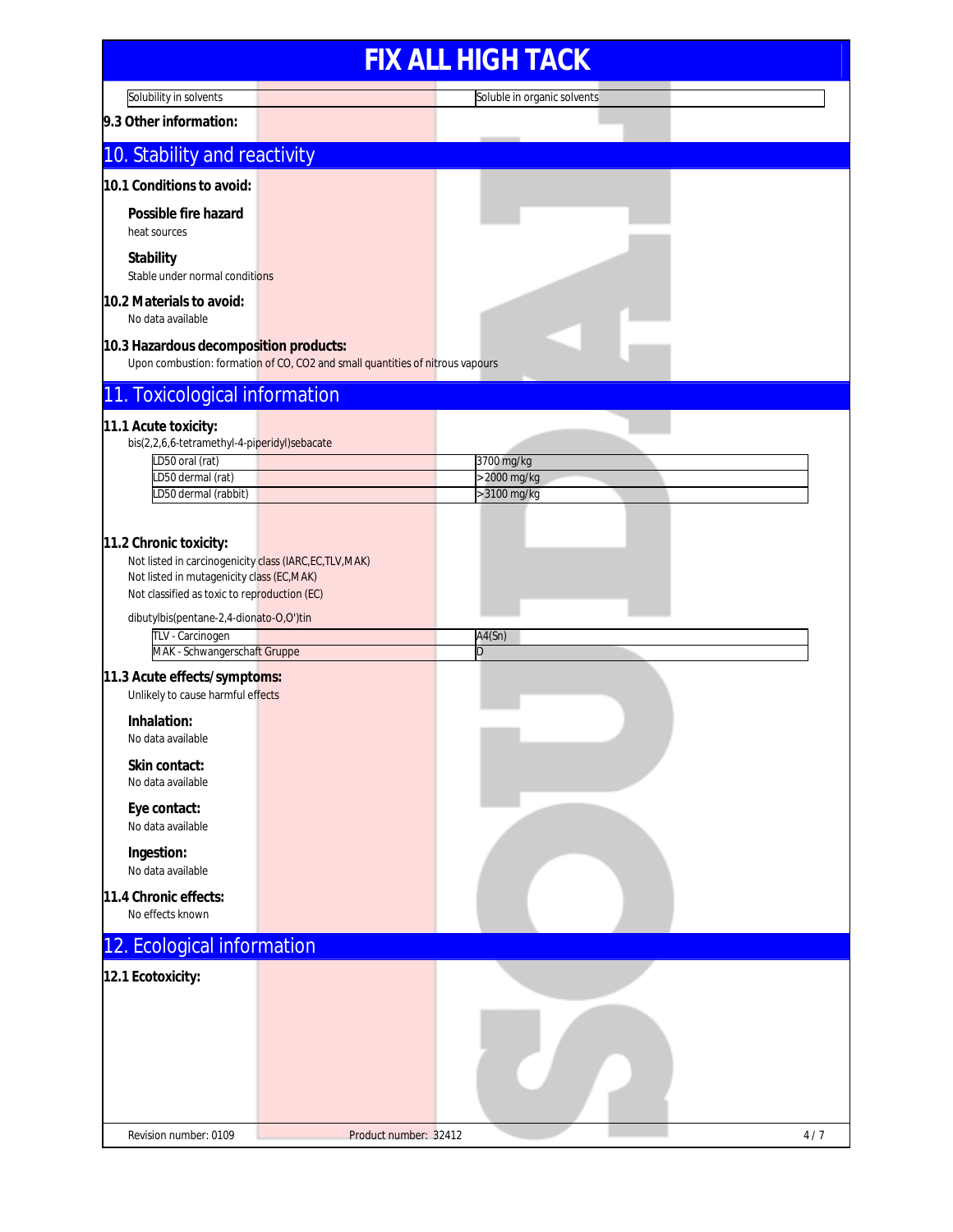| bis(2,2,6,6-tetramethyl-4-piperidyl)sebacate                                                                                                                                                                                                                                                                                                                               |                |                                                                    |                 |     |
|----------------------------------------------------------------------------------------------------------------------------------------------------------------------------------------------------------------------------------------------------------------------------------------------------------------------------------------------------------------------------|----------------|--------------------------------------------------------------------|-----------------|-----|
| LC50 fishes                                                                                                                                                                                                                                                                                                                                                                |                |                                                                    |                 |     |
| species                                                                                                                                                                                                                                                                                                                                                                    | value          | duration (h)                                                       | remarks         |     |
| <b>BRACHYDANIO RERIO</b>                                                                                                                                                                                                                                                                                                                                                   | $4.4$ mg/l     | 96 h                                                               |                 |     |
| EC50 Daphnia                                                                                                                                                                                                                                                                                                                                                               |                |                                                                    |                 |     |
| species                                                                                                                                                                                                                                                                                                                                                                    | value          | duration (h)                                                       | remarks         |     |
| DAPHNIA MAGNA                                                                                                                                                                                                                                                                                                                                                              | 17 mg/l        | 24 h                                                               | <b>OECD 202</b> |     |
| EC50 other aquatic organisms                                                                                                                                                                                                                                                                                                                                               |                |                                                                    |                 |     |
| species                                                                                                                                                                                                                                                                                                                                                                    | value          | duration (h)                                                       | remarks         |     |
| <b>SCENEDESMUS SUBSPICATUS</b>                                                                                                                                                                                                                                                                                                                                             | 1.9 mg/l       | 72 h                                                               |                 |     |
| 12.2 Mobility:<br>Volatile organic compounds (VOC)<br>VOC content (g/l)<br>Solubility in/reaction with water                                                                                                                                                                                                                                                               | 2%<br>$34$ g/l | Literature reports: insoluble in water<br>Substance sinks in water |                 |     |
| 12.3 Persistence and degradability:<br>Biodegradability in water: no data available                                                                                                                                                                                                                                                                                        |                |                                                                    |                 |     |
| 12.4 Bioaccumulative potential:<br>No bioaccumulation data available                                                                                                                                                                                                                                                                                                       |                |                                                                    |                 |     |
| 12.5 Results of PBT assessment:<br>Not applicable, based on available data                                                                                                                                                                                                                                                                                                 |                |                                                                    |                 |     |
| 12.6 Other adverse effects:<br>Not dangerous for the ozone layer (1999/45/EC)                                                                                                                                                                                                                                                                                              |                |                                                                    |                 |     |
| 13. Disposal considerations                                                                                                                                                                                                                                                                                                                                                |                |                                                                    |                 |     |
| 13.1 Provisions relating to waste:<br>Waste material code (Directive 2008/98/EC, decision 2001/118/EC)<br>08 04 10 : waste adhesives and sealants other than those mentioned in 08 04 09<br>Depending on branch of industry and production process, also other EURAL codes may be applicable<br>Can be considered as non hazardous waste according to Directive 2008/98/EC |                |                                                                    |                 |     |
| 13.2 Disposal methods:<br>Remove waste in accordance with local and/or national regulations                                                                                                                                                                                                                                                                                |                |                                                                    |                 |     |
| 13.3 Packaging/Container:<br>Waste material code packaging (Directive 2008/98/EC)<br>15 01 02 : plastic packaging                                                                                                                                                                                                                                                          |                |                                                                    |                 |     |
| 14. Transport information                                                                                                                                                                                                                                                                                                                                                  |                |                                                                    |                 |     |
| <b>ADR</b>                                                                                                                                                                                                                                                                                                                                                                 |                |                                                                    |                 |     |
| Transport                                                                                                                                                                                                                                                                                                                                                                  | Not subject    |                                                                    |                 |     |
| UN number                                                                                                                                                                                                                                                                                                                                                                  |                |                                                                    |                 |     |
| Class<br>Packing group                                                                                                                                                                                                                                                                                                                                                     |                |                                                                    |                 |     |
| Hazard identification number                                                                                                                                                                                                                                                                                                                                               |                |                                                                    |                 |     |
| Classification code                                                                                                                                                                                                                                                                                                                                                        |                |                                                                    |                 |     |
| abels                                                                                                                                                                                                                                                                                                                                                                      |                |                                                                    |                 |     |
| Environmentally hazardous substance mark                                                                                                                                                                                                                                                                                                                                   |                |                                                                    |                 |     |
|                                                                                                                                                                                                                                                                                                                                                                            |                |                                                                    |                 |     |
| <b>RID</b>                                                                                                                                                                                                                                                                                                                                                                 |                |                                                                    |                 |     |
| Transport                                                                                                                                                                                                                                                                                                                                                                  | Not subject    |                                                                    |                 |     |
| <b>UN</b> number                                                                                                                                                                                                                                                                                                                                                           |                |                                                                    |                 |     |
| Class<br>Packing group                                                                                                                                                                                                                                                                                                                                                     |                |                                                                    |                 |     |
|                                                                                                                                                                                                                                                                                                                                                                            |                |                                                                    |                 |     |
| Revision number: 0109<br>Product number: 32412                                                                                                                                                                                                                                                                                                                             |                |                                                                    |                 | 5/7 |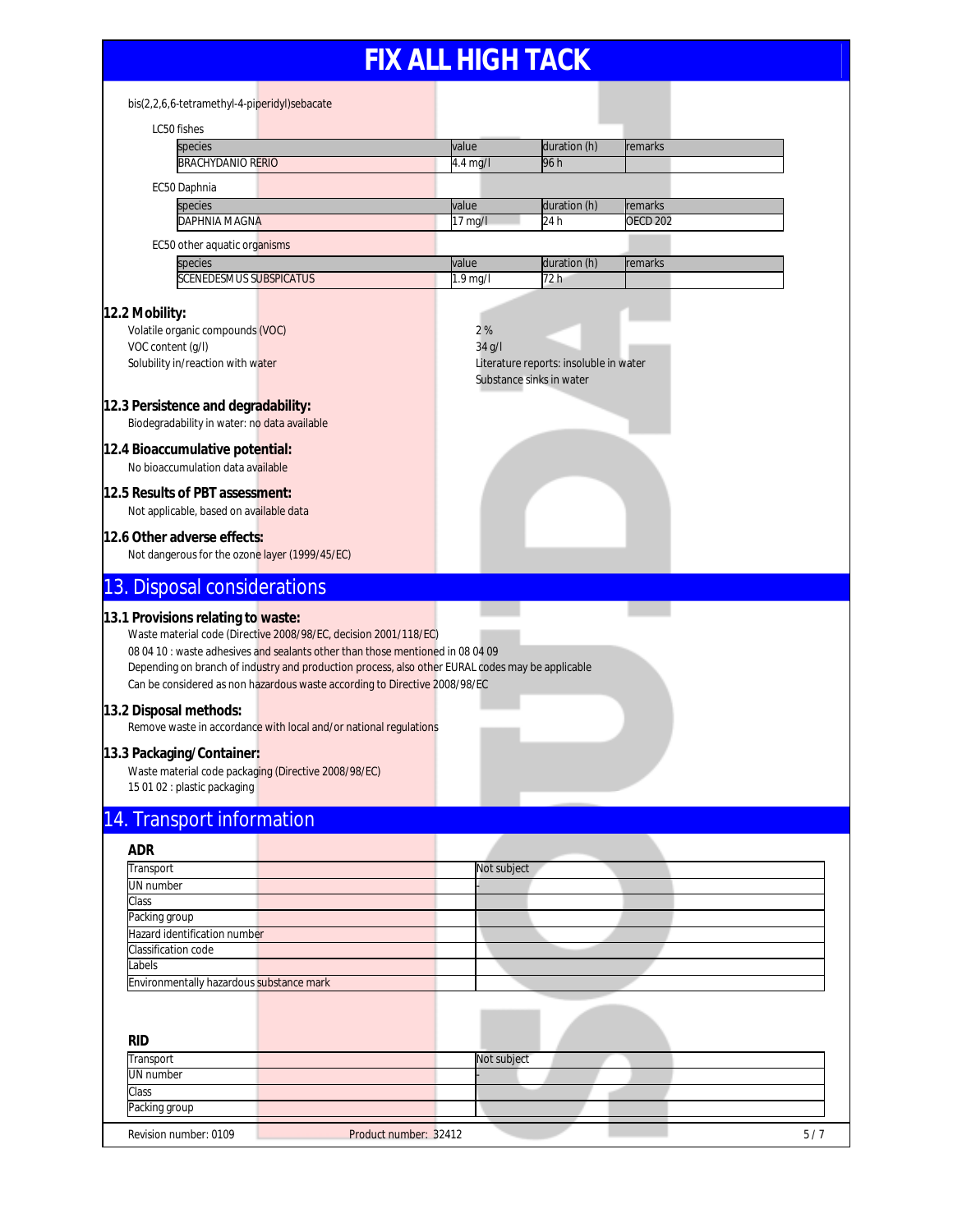| Classification code                       |                                                                                                 |
|-------------------------------------------|-------------------------------------------------------------------------------------------------|
| abels                                     |                                                                                                 |
| Environmentally hazardous substance mark  |                                                                                                 |
|                                           |                                                                                                 |
|                                           |                                                                                                 |
|                                           |                                                                                                 |
| <b>ADNR</b>                               |                                                                                                 |
| Transport                                 | Not subject                                                                                     |
| UN number                                 |                                                                                                 |
| Class                                     |                                                                                                 |
| Packing group                             |                                                                                                 |
| Classification code                       |                                                                                                 |
| abels                                     |                                                                                                 |
| Environmentally hazardous substance mark  |                                                                                                 |
|                                           |                                                                                                 |
|                                           |                                                                                                 |
| <b>IMO</b>                                |                                                                                                 |
|                                           |                                                                                                 |
| Transport                                 | Not subject                                                                                     |
| UN number                                 |                                                                                                 |
| Class                                     |                                                                                                 |
| Packing group                             |                                                                                                 |
| abels                                     |                                                                                                 |
| Marine pollutant                          |                                                                                                 |
| Environmentally hazardous substance mark  |                                                                                                 |
|                                           |                                                                                                 |
|                                           |                                                                                                 |
|                                           |                                                                                                 |
| <b>ICAO</b>                               |                                                                                                 |
| Transport                                 | Not subject                                                                                     |
| UN number                                 |                                                                                                 |
| Class                                     |                                                                                                 |
| Packing group                             |                                                                                                 |
| Labels                                    |                                                                                                 |
| Environmentally hazardous substance mark  |                                                                                                 |
|                                           |                                                                                                 |
| 15. Regulatory information                |                                                                                                 |
| 15.1 EU Legislation:                      |                                                                                                 |
|                                           |                                                                                                 |
| DSD/DPD                                   |                                                                                                 |
|                                           | Not classified as dangerous in compliance with Directive 67/548/EEC and/or Directive 1999/45/EC |
| 15.2 National provisions:                 |                                                                                                 |
|                                           |                                                                                                 |
| The Netherlands                           |                                                                                                 |
| Waterbezwaarlijkheid (for NL)             | $\mathbf{1}$                                                                                    |
| Waste identification other lists of waste | LWCA (the Netherlands): KGA category 03                                                         |
| materials                                 |                                                                                                 |
|                                           |                                                                                                 |
| Germany                                   |                                                                                                 |
| WGK                                       | $\overline{2}$                                                                                  |
|                                           | Classification water polluting based on the components in compliance with                       |
|                                           | Verwaltungsvorschrift wassergefährdender Stoffe (VwVwS) of 27 July 2005 (Anhang 4)              |
|                                           |                                                                                                 |
| 16. Other information                     |                                                                                                 |
|                                           |                                                                                                 |
|                                           |                                                                                                 |
|                                           |                                                                                                 |
|                                           |                                                                                                 |
|                                           |                                                                                                 |
|                                           |                                                                                                 |
|                                           |                                                                                                 |
|                                           |                                                                                                 |
|                                           |                                                                                                 |
|                                           |                                                                                                 |
|                                           |                                                                                                 |
| Revision number: 0109                     | Product number: 32412<br>6/7                                                                    |